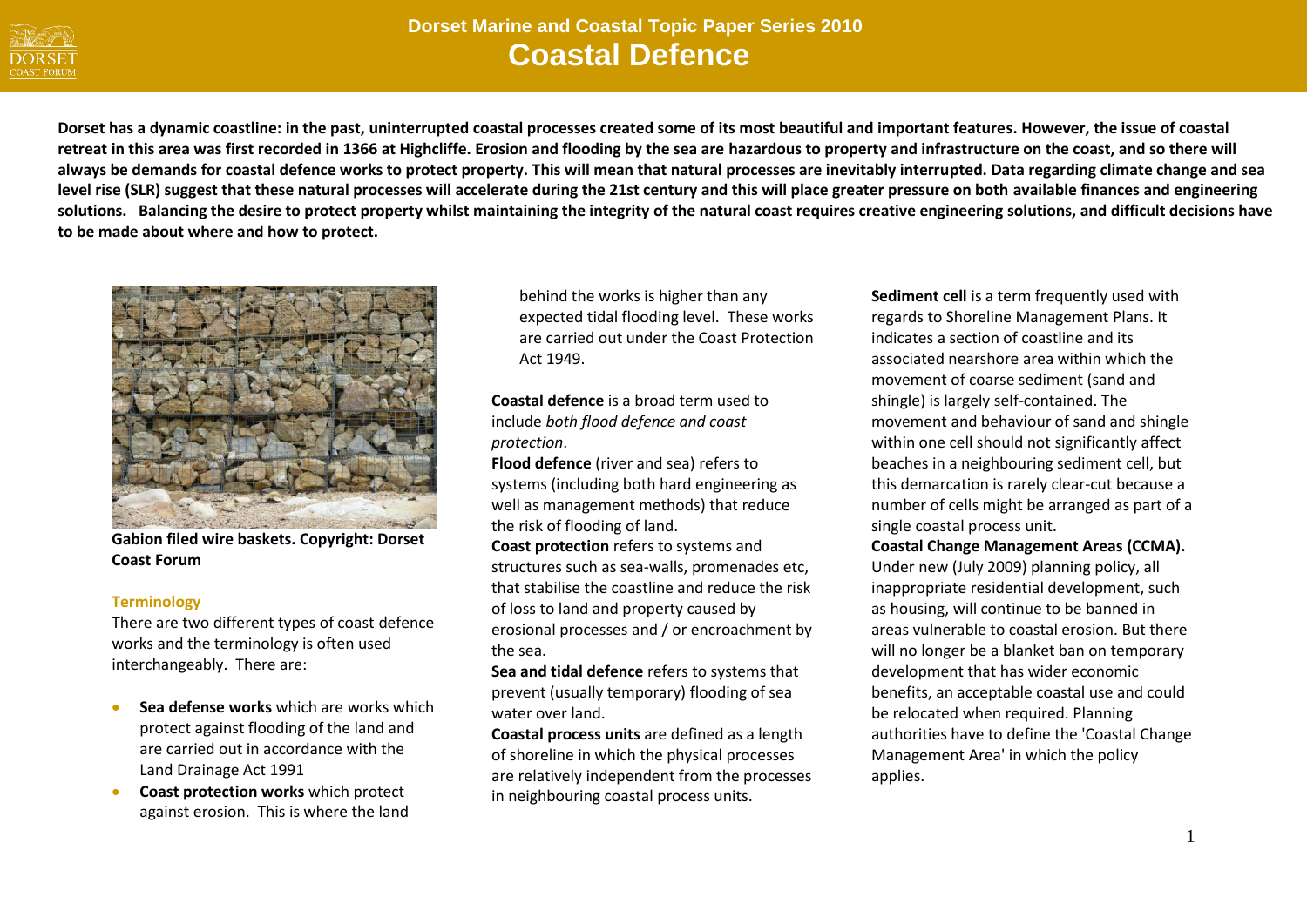

# **Dorset Marine and Coastal Topic Paper Series 2010 Coastal Defence**

#### **Natural processes and natural hazards**

Natural forces (wind, wave, tide and current) shape Dorset's coastline and give rise to two groups of hazards which can affect coastal property:

- **Coastal erosion** is the process that cuts, shapes and retreats our cliff coastlines. On much of the Dorset coast, erosion is accompanied by landslips, including some of the largest and most active in Europe. The lead responsibility for assessing and (where appropriate) controlling erosion (commonly referred to as *coast protection*) lies with the District and Unitary Councils.
- **Flooding -** property can be affected by seawater inundation brought about by high tides or swamping with large waves or often a combination of the two. The times of greatest risk are during spring high tides when accompanied by lowpressure storm surges and high winds from the south west, south or south east.

The **Environment Agency** has ultimate responsibility for managing coastal flood and erosion risk, although District/Unitary Councils do have some permissive powers. The Environment Agency (EA) has the responsibility of approving all Shoreline Management Plans (SMP's), allocate funding

for new or ongoing coastal defence works and assisting local authorities in completing defence works.

## **Costs and Benefits**

Defra / EA policy is that publicly funded coastal defence schemes must typically achieve a cost / benefits ratio of approximately 1:5. This means that a £10M scheme must be able to demonstrate that £50M of infrastructure will be fully protected. National guidelines are set for the cost

calculations. However there are still a number of areas, such as social benefit and public access, where it is less straightforward to reach a satisfactory assessment of costs vs benefits. The Dorset coastline is regarded as probably the most valuable tangible asset that the County has in generating tourism income. Therefore, the socio-economic benefits /disbenefits must be considered when new engineering schemes are proposed, especially if 'hard' schemes are being considered.



**Beach replenishment at Overcombe Beach, Weymouth. Copyright: Dorset Coast Forum**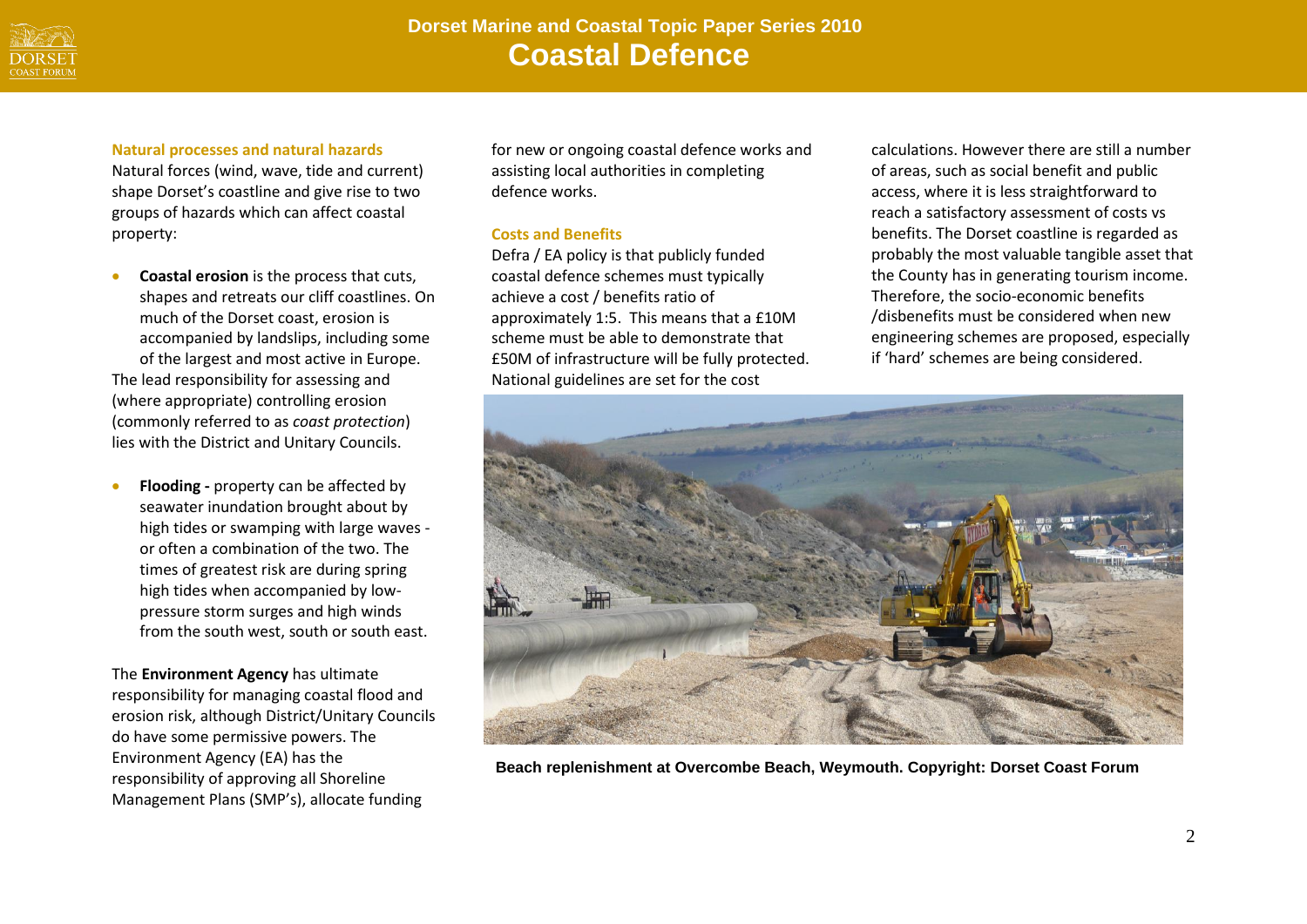

The legislative and grants application process for obtaining funds for coastal defence works is becoming more stringent and a points system is employed based upon:

- o The type of scheme: flood defence is the highest priority, and urban coast defence is a higher priority than rural
- o The SMP2 policies for the coastal cells involved, especially in the first epoch (today until 2030)
- o Urgency of work
- o Shortfall in standard of protection (as defined by the Environment Agency)
- o The cost / benefits ratio

## **Dorset's coastal defences**

The locations (where significant coastal defences exist) reflect the geographical extent of property along Dorset's coast. The coastlines of urban Christchurch, Bournemouth, Poole, Swanage, Weymouth and Lyme Regis are almost entirely defended against erosion and flooding. There are seawalls, artificial shingle banks and beaches retained by groynes. Solid walls can provide important extra amenities such as level promenades. Such defences are usually well established, but their use is more questionable now than in the past. The cost / benefit of hard defences have to be carefully calculated and the long-term sustainability of such structures is suspect because there is

usually a continual maintenance requirement. The design life requirement for a new sea-wall is usually 60-70 years and this figure assumes full and ongoing maintenance throughout the working life of that structure. However, it is unlikely that those protecting the large town will be abandoned.

## **Newtons Cove Sea Defence. Copyright:**



# **Dorset Coast Forum**

Developments along the majority of the Dorset coast is light, and open coast sections remain without man-made defences. It is therefore the smaller coastal towns and villages which are most at risk from loss. Example include: Lyme Regis, Seatown, West Bay, Portland and Swanage. At these there is a considerable amount of property and infrastructure threatened by landsliding. Towns more vulnerable to flooding include

Christchurch, West Bay, Chiswell and Weymouth.

Within the last 10 years, new or upgraded coast protection schemes have been implemented at Ringstead, the Nothe (Weymouth), Lyme Regis, Durlston, Seatown and Charmouth. Flood protection schemes have been built at Chiswell and Preston. Future schemes are currently being appraised for Lyme Regis (Church Cliff and East Cliff), Poole and West Bay.

At Chiswell, on Portland, the EA has put in place a major flood defence scheme and maintains an advanced flood warning system for all local residents. They are seeking to further improve the effectiveness of the early warning system.

# **Coast Protection: the historical legal perspective**

In England and Wales, there is an historic common law duty on the Crown to protect the coast (from loss) and this duty may be passed down to an appointed statutory body. The right for landowners to protect their property is a longstanding legal principle. However, such individuals do not have to exercise these rights and landowners constructing sea-walls for their own benefit are not obliged to maintain these to protect others. Recent case law has further established that an occupier of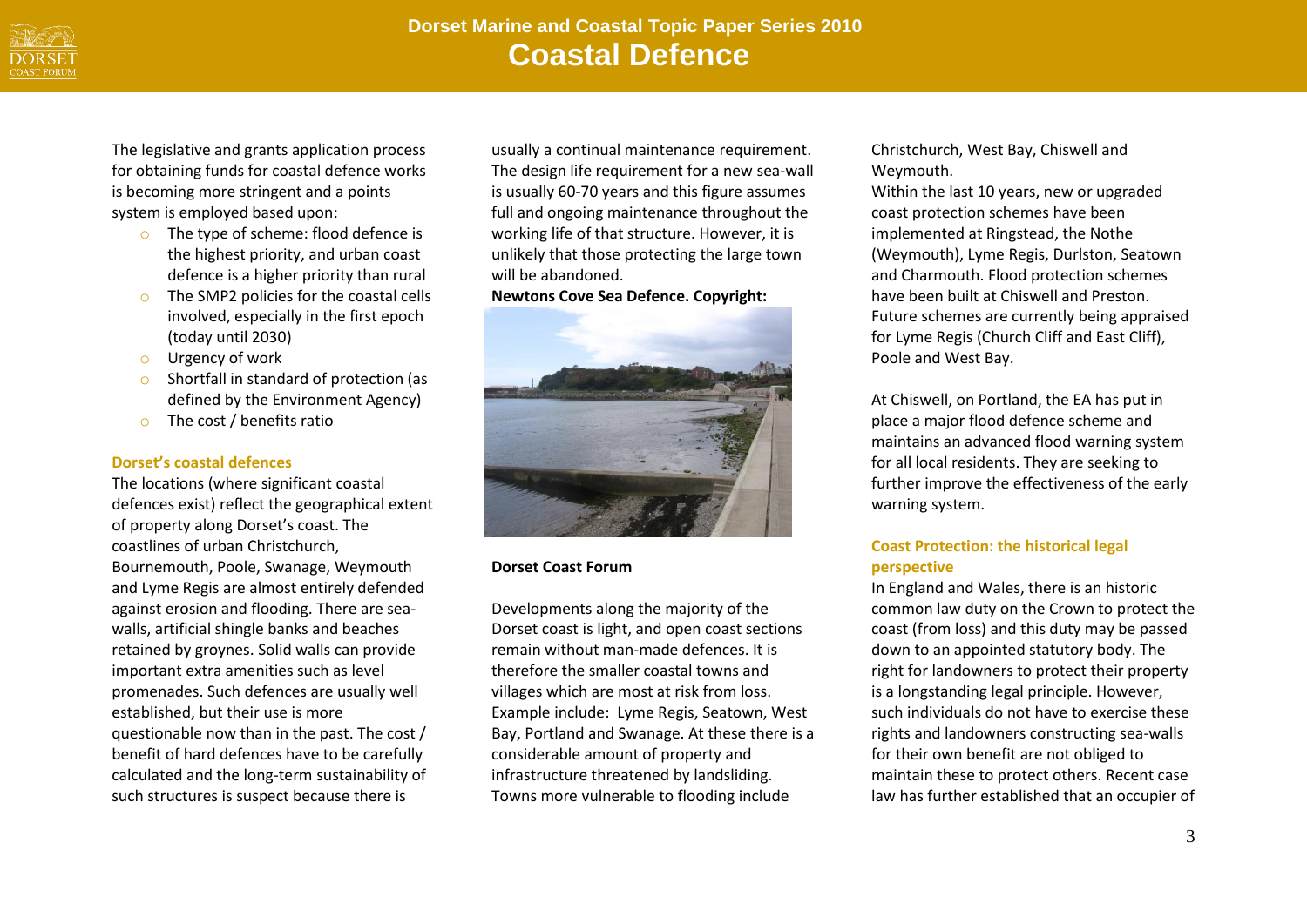

coastal land owes a measured duty of care at common law in this respect. Other permissions such as planning permission and consent in relation to any environmental designations would normally be required before individuals can commence with private defence works.

## **Sources of Coastal and Environmental Law**

- o International treaties (e.g. Law of the Sea)
- o EU Legislation
- o UK Primary legislation (Acts and Statutes)
- o UK Secondary legislation (Statutory Instruments)
- o Case law
- o Departmental notes (Planning Policy Statements etc
- o Government Circulars, Codes of Practice
- o Bye-Laws

# **The Regulations & Regulators**

#### **Europe**

 **[The European Water Framework](http://ec.europa.eu/environment/water/water-framework/index_en.html)  [Directive](http://ec.europa.eu/environment/water/water-framework/index_en.html) (2000/60/EC) (WFD)** became part of UK law in December 2003. The aim is to ensure a better quality of water within lakes, streams and rivers but also includes estuaries and coastal waters (out

to 1 mile from low water). Plans for coastal defences are assessed against their likely impact upon water quality.

- River Basin Management Plans (under the WFD) have to drawn up for every river basin district in England and Wales. Coastal defences are deemed to be those that reach the tidal limit of a river or estuary and so are subject to the controls set out in the WFD. Coincidentally, the same criteria are now used for defining the boundaries for Shoreline Management Plan (SMP) coastal cells.
- **[The Habitats \(92/43/EEC\) and Birds](http://www.coastalwiki.org/coastalwiki/Birds_Directive,_Habitats_Directive,_NATURA_2000)  [\(79/409/EEC\) Directives](http://www.coastalwiki.org/coastalwiki/Birds_Directive,_Habitats_Directive,_NATURA_2000)** have implications for coastal defence management where protection of the coast may be restricted because designations under these directives may preclude the building of protection structures.

## **National**

**• [The Environment Agency](http://www.environment-agency.gov.uk/)** (since 2008) has been the national lead agency on coast defence policy, and provides the majority of funding through grant aid for schemes. It is also responsible for managing flood defences both inland as well as on the coast. This approach gives the EA a 'gatekeeper' role as compared to the previous arrangements whereby grants

were made by Defra directly to the Local Authority.

 **[The Coast Protection Act, 1949](http://www.legislation.gov.uk/ukpga/2010/29/schedule/2/crossheading/coast-protection-act-1949)** provides an integrated approach to coast protection works. This embodies any construction, alteration, demolition, modifications and repairs for the purpose for protecting land from erosion or encroachment by the sea. The power to undertake coastal defence projects is vested in the relevant Coast Protection Authority. Their functions are confined to the open coast. The Act provides only enabling legislation and does not set down a duty upon the authority to protect. The Act does however, provide for the compulsory purchasing of land where works or repairs are proposed. Section 34 of the Act was modified to extend its scope to include provisions for an assessment of the environmental impacts of any proposed works. The Act also indicates that County Authorities *do*  have some obligation to contribute to coastal defence capital works but they rarely do.

Planning permission will always be required for any new coast protection works and to modify existing structures. The Local Authority will need to determine whether an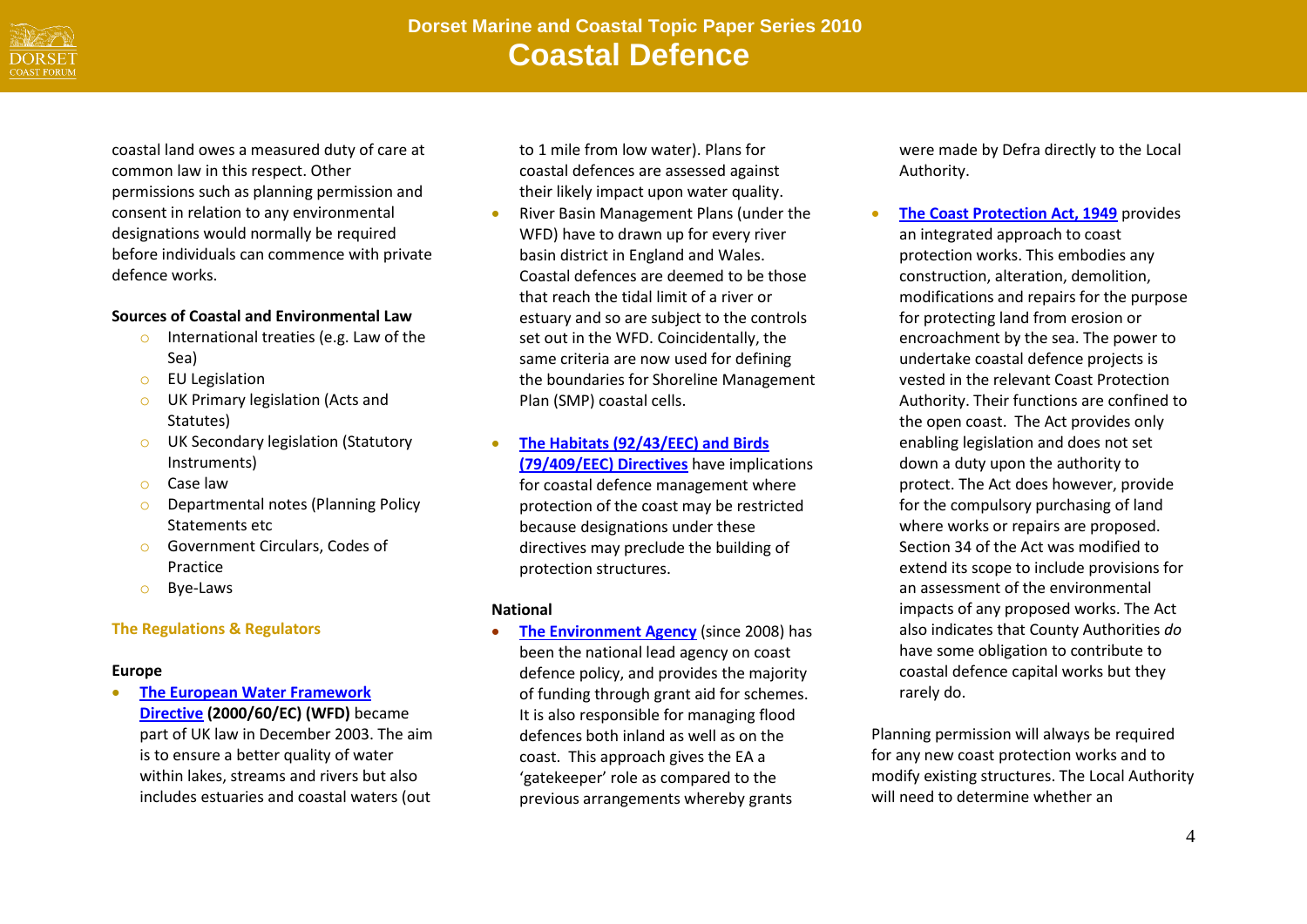

Environmental Impact Assessment *(sic)* is also necessary.

- **[FEPA Licences \(Food and Environmental](http://www.doeni.gov.uk/index/protect_the_environment/water/food_and_environmental_protection_act-2.htm)  [Protection Act \(1985\)](http://www.doeni.gov.uk/index/protect_the_environment/water/food_and_environmental_protection_act-2.htm)** A licence will be required if any part of a proposed construction will be submerged at Mean High Water Spring (MHWS) tides. Construction includes not only materials used during construction of, for example, new harbour walls, offshore structures, pontoons, jetties, land reclamation or private sea-walls but also their use in 'soft-engineered' sea defences, such as beach nourishment, and associated groynes and revetments. Such licences are currently issued by the Marine and Fisheries Agency (the MFA) but this power transfered to th[e Marine Management](http://www.marinemanagement.org.uk/)  [Organisation](http://www.marinemanagement.org.uk/) (the MMO) in the summer of 2010.
- **[PPG 20 \(Coastal Planning\)](http://www.communities.gov.uk/publications/planningandbuilding/planningpolicyguidance13)** planning guidance document has been superceded. It covered the character of the coast, designated areas and heritage coasts. It discusses types of coasts, policies for their conservation and development and policies covering risks of flooding, erosion and land instability, as well as coastal protection and defence. It outlines policies for developments which may

specifically require a coastal location, including tourism, recreation, mineral extraction, energy generation and wastewater and sewage treatment plants. In mid-2009, the Department for Communities and Local Government indicated that there was a need to update existing policy in the light of better data regarding climate change and sea level rise. Revisions are likely to suggest that:

- o Modest developments (of a timelimited nature) should be allowed in vulnerable coastal locations (e.g. facilities for tourism such as cafés etc) and that the original presumption *not* to allow developments in such areas (as laid down in PPG20) should be rescinded
- o Specific coastal change management areas (CCMA's) be identified for those locations that are particularly likely to be affected by a rise in sea level or an accelerated rate of coastal erosion
- o The new policy statement will form an Annexe to PPS25
- **[PPS25 \(Development and Flood Risk\)](http://www.communities.gov.uk/publications/planningandbuilding/pps25floodrisk)** explains the Government's policies regarding developments where flooding is a measurable risk. It requires that flood risk is fully considered at all stages in the planning process and to generally direct

developments away from areas at highest risk. PPS 25 makes clear that the EA has the lead role in giving advice on flooding matters at the strategic level and for all planning applications.

- **[The Water Resources Act \(1991\)](http://www.legislation.gov.uk/ukpga/1991/57/contents) and the [Land Drainage Act \(1991, amended 1994\)](http://www.legislation.gov.uk/ukpga/1994/25/pdfs/ukpga_19940025_en.pdf?timeline=true)** provide the primary enabling legislation for sea defence works aimed at the prevention of flooding. It also provides for the construction of drainage works for "the defence against sea water and tidal water." The Water Resources Act (2003) adds important details regarding the funding for new flood defence works.
- **[Land Drainage Act, 1991](http://www.legislation.gov.uk/ukpga/1991/59/contents)** Local Authorities have the power to carry out works to improve safety and flood control improvements along waterways and on the coast, but are also required to ensure that the works do not hinder navigation, obstruct channels or significantly damage habitats or other aspects of the environment (such as historical settings etc).
- **Coastal Habitat Management Plans (ChaMP's).** These plans consider the longterm cumulative impacts of flood and coastal defence schemes in relation to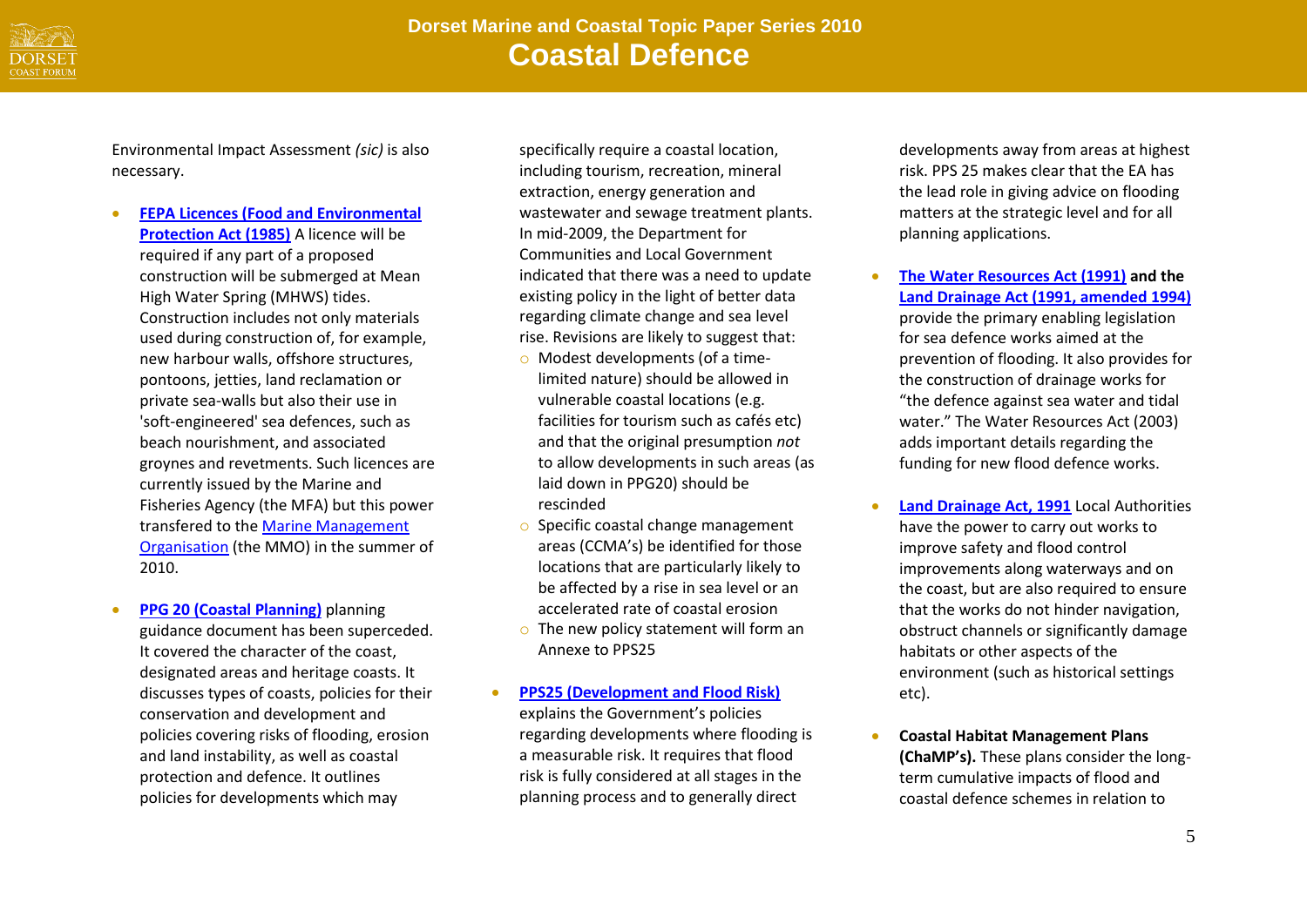

habitats and the impacts of climate change. ChaMPs can also recommend modifications to a defence scheme to help minimise habitat loss and to identify where habitat restoration is feasible. Information derived from these sources can all be fed into the SMP review process.

#### **County**

- **[Bournemouth, Dorset and Poole](http://www.boroughofpoole.com/downloads/assets/Dorset_County_Structure_Plan_2000.pdf)  [Structure Plan](http://www.boroughofpoole.com/downloads/assets/Dorset_County_Structure_Plan_2000.pdf) (Formerly Dorset County Structure Plan)** has a statutory role in setting over-arching planning policies for Dorset, including those influencing the pattern of development and environmental protection. There is also a responsibility to support and uphold such items as the EU Water Framework Directive, Shoreline Management Plans and AONB Management Plans.
- **Coast Protection Authorities** (Coastal District/Unitary Councils) have a statutory lead responsibility for coast protection including having a lead role in developing Shoreline Management Plans and other Strategy Plans. They are also responsible for producing and implementing planning policies through the local plans.
- **Beach Management Plans** (non-statutory) are often commissioned by District Authorities to manage coastal areas and produced by local authorities and the Environment agency
- **The Regional Strategic Monitoring Programmes** (conducted by the Channel Coast Observatory in the South and West) provide the data for SMPs and other coastal defence work. Digital ground modelling is used to determine beach volume changes and the resulting data can be used to identify and quantify areas of erosion and accretion.
- **Water Level Management Plans.** Especially important in estuarine floodplain locations such as Radipole on the River Wey at Weymouth
- **The Parish Council** would normally be consulted on coast defence plans/schemes relating to their parish.

## **The Policy Base**

The Environment Agency has overall responsibility for policy development and flood defence and coast protection in England and Wales. They can dispense grant aid for new defence schemes and would oversee the implementation. The EA can provide grants

for defence structures, but not for associated land instability works which are frequently required to complete a successful coastal defence project. The Department for Communities and Local Government (DCLG) have this power though it is rarely exercised. The basis for national (England and Wales) policy for coast defence was originally embodied in the EA Strategy *for Flood and Coastal Defence*, published in 1993. The core aims (for coast defences) are outlined as:

- **Environmentally acceptable:** natural processes should not be disrupted except where life or important man-made or natural assets are at risk.
- **Technically sound:** a range of options should be considered, and schemes should be sustainable and work with natural processes as far as possible.
- **Economically viable:** the benefits of defending must be equal to or exceed the costs. The Environment Agency will undertake a series of financial tests during the planning phase of a new project and a cost / benefit ratio of 1:5 is considered reasonable before approval can be granted.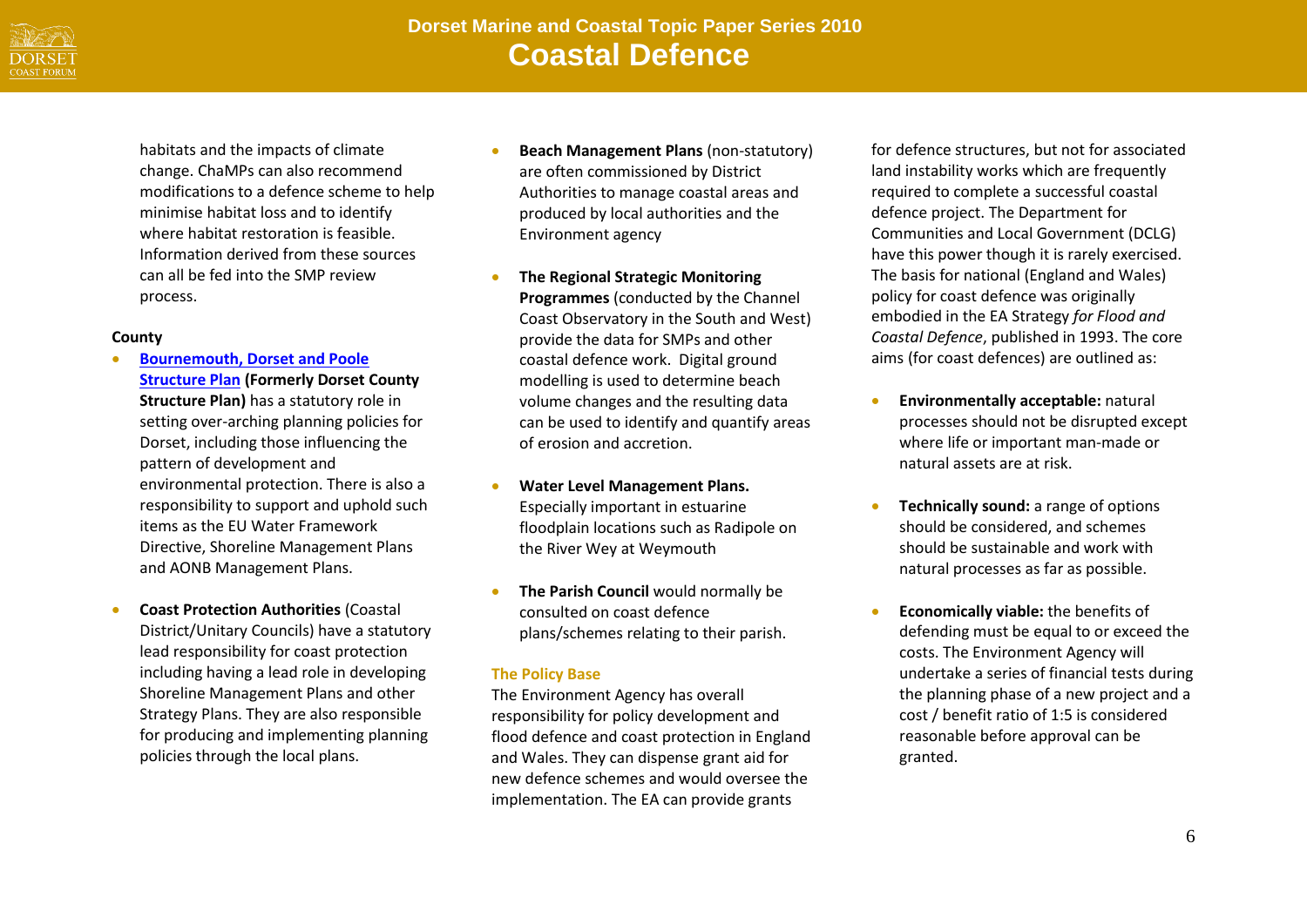

## **Environmental Impact Assessments (EIA) and 'Appropriate Assessments'**

Coast Protection works (other than maintenance or refurbishments) fall within Schedule 2 of the Town and Country Planning Regulations (1999) and may (in advance of any works) require an EIA to be carried out. This is most probable if the site of any proposed works is environmentally sensitive. If the location is a 'Natura 2000' site designated under the European Habitats Directive (1994), then an 'Appropriate Assessment' must also be carried out.

Flood risk may also be a material consideration for certain developments for which an EIA will be required especially if the impact of development on flood risk is likely to affect a designated conservation site or compromise the SMP-preferred option for a given cell.

#### **Shoreline Management Plans (SMPs)**

SMPs are high level strategic documents that set the framework for the way that coast defence matters are managed for the next 100 years. The first iteration of Shoreline Management Plans for England and Wales was carried out in the late 1990's (SMP1). The second iteration began in 2008 and completion of all SMP reviews is scheduled for 2010 (SMP2). In a number of cases coastal cell

boundaries have been altered since round one. The other distinct difference of note is that the plans have to extend up to all tidal limits within rivers and estuaries; this was not the case with SMP 1.

The four main options available for any given coastal cell are:

- **Advance the existing defence line**
- **Managed realignment** (either of existing defence measures or by managing and manipulating natural processes
- **No active intervention** (meaning that no financial obligations are intended)
- **Hold the line** (where existing measures to defend the coast and property are to be continued and maintained)

The review process recognises that coastal defence works need to be conceived in a way that takes due regard for the natural processes operating at sea and on the coast. These processes can operate over large stretches of coastline, for example eroding cliffs on one part of the coast can provide the sediment which forms beaches elsewhere. On Dorset's rural coast the issue of coastal defence is also set within long-term conservation objectives. In particular there is a need to protect the natural processes that both underpin the coast's internationally important geomorphology and to maintain

the exposures of Triassic, Jurassic and Cretaceous geology which form the basis of the UNESCO World Heritage designation awarded in December 2001, and also the post-Cretacaeous strata which form the cliffs east from Studland to Chewton Bunny.

Two SMP2 documents cover the Dorset coast:

- **•** Hurst Spit to Durlston. The Two Bays SMP
- Durlston-Rame Head. Plymouth. (South Devon and Dorset SMP)

The lead authority for the Two Bays SMP is Bournemouth Unitary Authority and for the South Devon and Dorset SMP, it is Teignbridge District Council.

The EA have indicated that a further level of more detailed 'Strategy Plans' may be required for some sections of the coast in the future. These aim to ensure more detailed strategic consideration of the long-term and knock-on effects of proposed schemes, and to ensure related schemes are tackled in an integrated way.

#### **Planning Issues**

The justification to defend a section of coast is generally determined by the presence or absence of valued structures and infrastructure. Thus the planning system has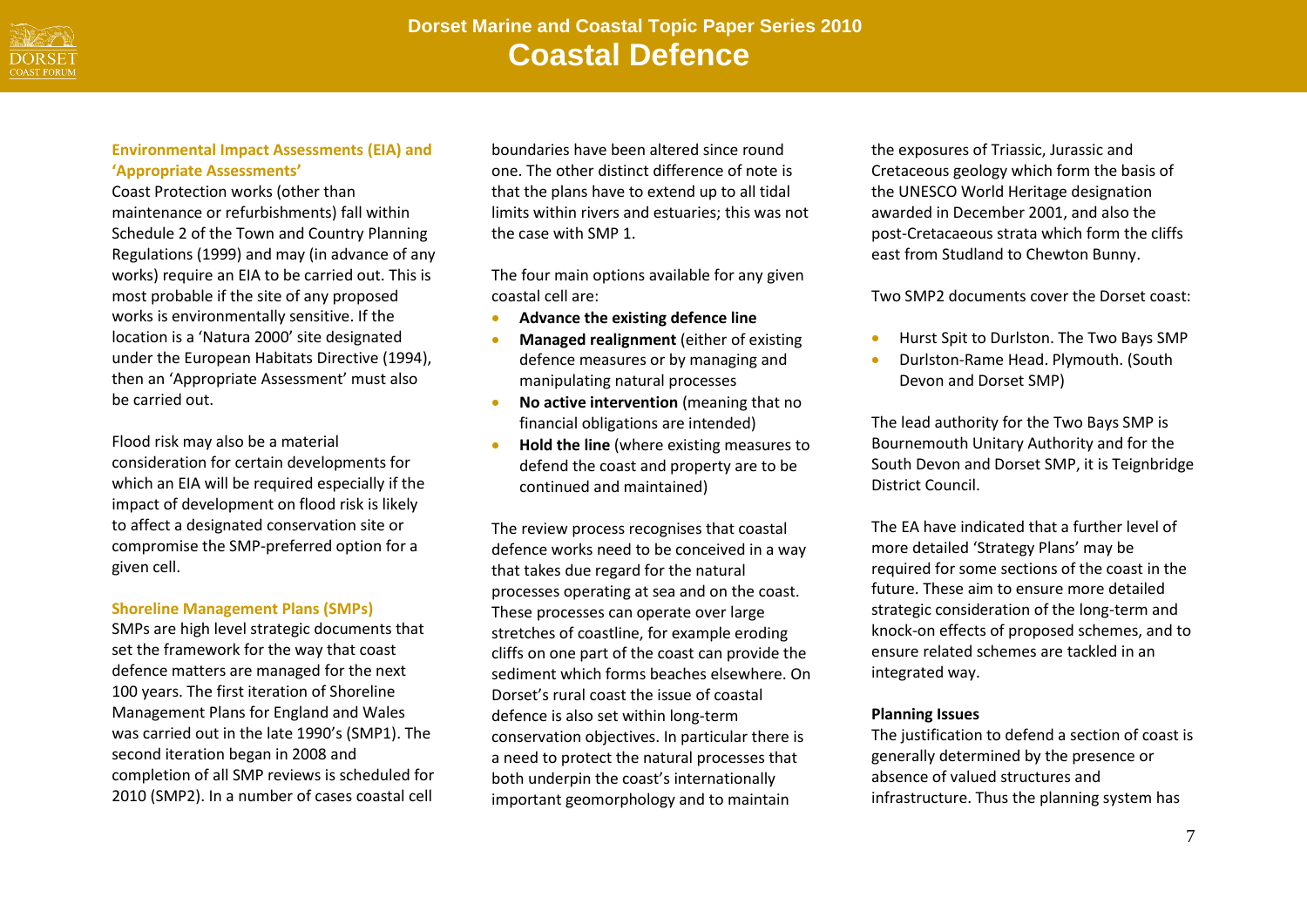

an important long-term role to play. Land-use plans need to ensure that inappropriate development does not take place where it would increase the risk to other properties or cause erosional problems further along the coast.

This position is supported by Government planning guidance and Environment Agency policies for protecting flood plains, and by the Dorset Structure Plan.

Construction of coastal defences normally requires planning permission and may also require a [Food and Environmental Protection](http://www.doeni.gov.uk/niea/water-home/quality/marine/marine-license/fepa-license-guidance.htm)  [Act \(FEPA\) licence.](http://www.doeni.gov.uk/niea/water-home/quality/marine/marine-license/fepa-license-guidance.htm) Constructions may also require permission under the [Coast Protection](http://marinemanagement.org.uk/licensing/index.htm)  [Act \(1949\).](http://marinemanagement.org.uk/licensing/index.htm) The statutory Local Plans need to provide and implement policies to restrict inappropriate defence schemes, ensure quality of schemes when implemented and provide for access to maintain defences.

#### **The Information Base**

Effective coastal defence relies on the coastal authorities having access to good quality information about the development and use of the coast, and a good scientific understanding of the coastal processes which are operating. Achieving this is a considerable and continuing task. The Shoreline Management Plans assist by collating available information and informing

communities and planners of specific issues at specific locations along the coast.

There is a growing need for the coast protection authorities to hold and manage the data being produced and to co-ordinate their efforts to avoid duplicating effort. Much of the information being gathered is potentially relevant to wider interests than coastal defence authorities, such as coastal planning, emergency planning, tourism development, leisure pursuits, pollution control, nature conservation and geological interpretation. The role of computer-based geographical information systems (GIS) is of increasing value, sophistication and importance.

The research work carried out by the Channel Coast Observatory (CCO) and the Plymouth Coastal Observatory (PCO) is of great value in this context. The CCO is the data management centre for the Regional Coastal Monitoring Programmes and is hosted by New Forest District Council, in partnership with the University of Southampton and the National Oceanography Centre, Southampton. The Data Catalogue is a searchable database of coastal data (bathymetric, beach profiles, aerial photographs, LIDAR, etc) collected by the Strategic Regional Coastal Monitoring Programmes. Data are freely available for download.

# **Coastal Partnerships**

Coastal Partnerships, including the **Dorset Coast Forum,** involve people with diverse skills and interests but all with a keen interest and concern for the coast. Members of local communities, clubs and user groups to local authorities, statutory agencies, industries, businesses, water companies, port & harbour authorities and NGOs are all likely to be in membership. The general working principles that a coastal partnership would adopt include:

- **IMPARTIALITY and a proven role in conflict** resolution and consensus building
- The ability to work across sectors and between all levels of decision-making
- Raising awareness of issues and a mechanism for community engagement
- **•** Horizon scanning to inform organisations of coastal issues
- Attracting project funding and initiating collaborative ventures
- **•** Providing a gateway service and 'onestop-shop' for information, contacts and project report production
- **•** Filling gaps where there are no sectoral responsibilities and mobilising voluntary support and involvement
- **•** Providing a (bottom-up) conduit to regional and national government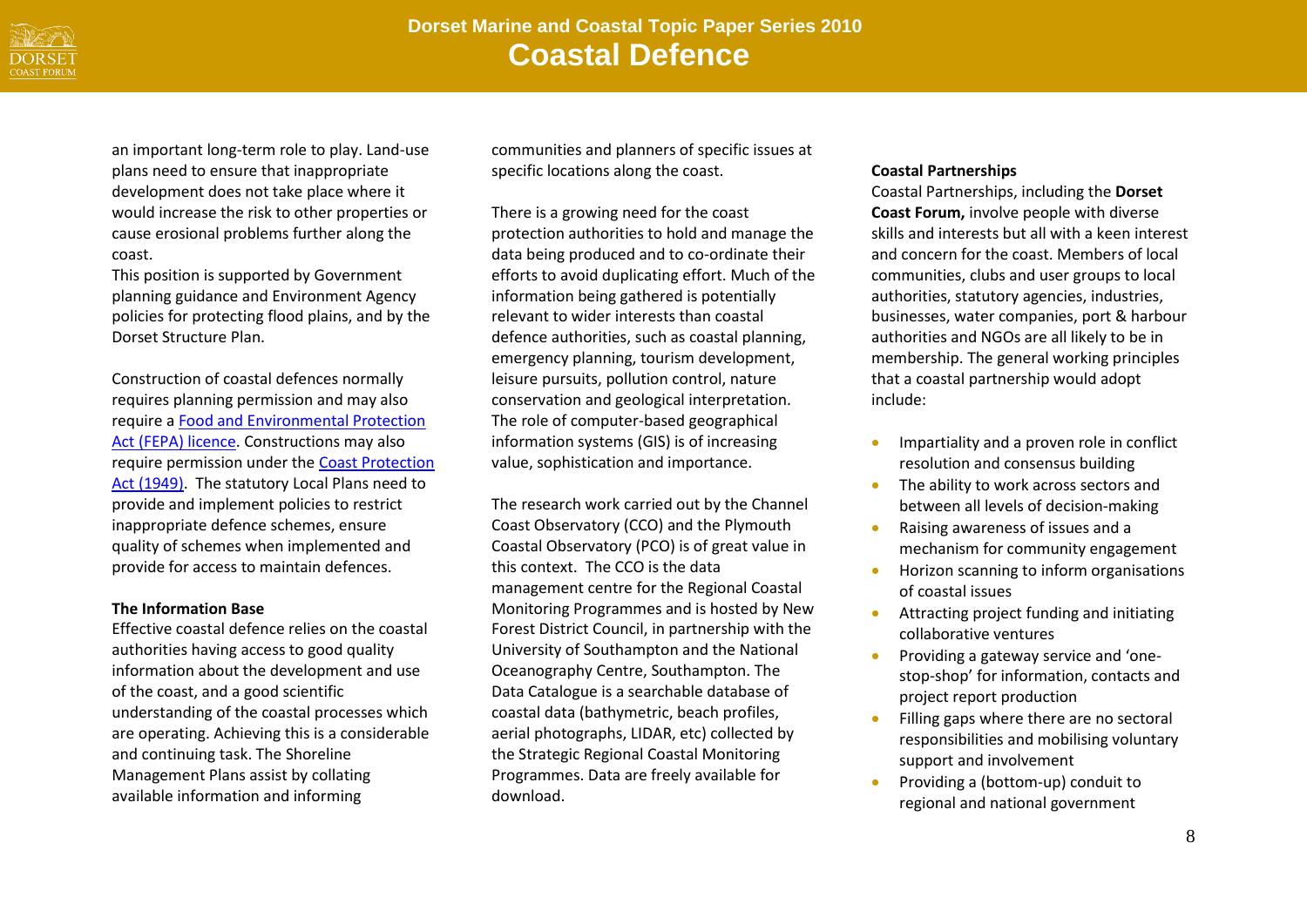

Partnership approaches have been tried and tested in many fields and are becoming increasingly popular. Coastal partnerships specialise in providing services to help organisations deliver Integrated Coastal Zone Management (ICZM). There are other organisations and some partnership initiatives that deliver ICZM (e.g. AONB's with sections of coast, the European Marine Sites and Shoreline Management Groups) but they don't offer the same core services which the existing voluntary arrangements provide. Coastal Partnerships are thus at the forefront of providing mechanisms to help deliver ICZM.

# **Groups/Projects associated with coastal defence**

## **[SCOPAC \(Standing Conference on Problems](http://www.scopac.org.uk/)  [Associated with the Coast\)](http://www.scopac.org.uk/)**

SCOPAC was inaugurated in 1986 to facilitate co-ordination and joint research between coastal operating authorities from West Dorset to West Sussex. The core aim of the group is to provide a strong political forum for these authorities and other organisations that have a responsibility and interest in coastal risk management. The group also assists coastal stakeholders by disseminating advice and good practice through the publication of advice and guidance, the holding of conferences, field meetings and events.

The full conference meets regularly, and is supported by an officers' working group, and a research sub-group. SCOPAC has commissioned or supported a range of valuable research projects on behalf of its members since its formation. The value in working jointly with other professionals has been recognised by Dorset's coastal engineers for many years.

## **Defra '[Coastal Pathfinder](http://www.defra.gov.uk/environment/flooding/coastal-change-pathfinders/)' Projects**

This is a series of highly focussed projects (to be completed by Spring 2011) that looks at the issues surrounding coastal loss, coastal 'squeeze' and the development of tools necessary to help local coastal communities to adapt to the threats posed by sea level rise and /or erosion. The Dorset and East Devon Pathfinder examined the issues at Swanage, Ringstead, Preston, Seatown, Charmouth, and Sidmouth in detail.

# **High Quality Defence Schemes**

This stage is reached when it is judged that a replacement or extension to existing defences is essential. Dorset's coast can demonstrate several schemes, which exemplify good practice in design and implementation, including the Lyme Regis Phase 1-3 coast protection works constructed between 1995 and 2004, which has attracted national

awards. Since 1997, other significant and successful projects have been carried out at Charmouth, Portland Harbour and Preston Beach.

The 2001 award by UNESCO of World Heritage Status for the Dorset and East Devon coast has added a new constraint to the planning and construction of new defence schemes. WH status is now a material consideration when new schemes are being evaluated.

There are also some schemes, which have damaged the quality of the coast. Welldesigned coastal defences have the potential to create and protect wildlife resources, as well as providing access, securing coastal paths and providing other amenity benefits. Schemes need to be increasingly sensitive to the ecological and landscape aspects of the coast, and should seek to enhance these features. Finally schemes need to be properly maintained and monitored after they have been built. Generally, new schemes have a design life of some 60-70 years and funds need to be allocated towards ongoing maintenance. Increasingly, considerations have to be given to preparing 'exit strategies' that can be implemented at the end of the design life period.

# **'Soft' Coastal Defences**